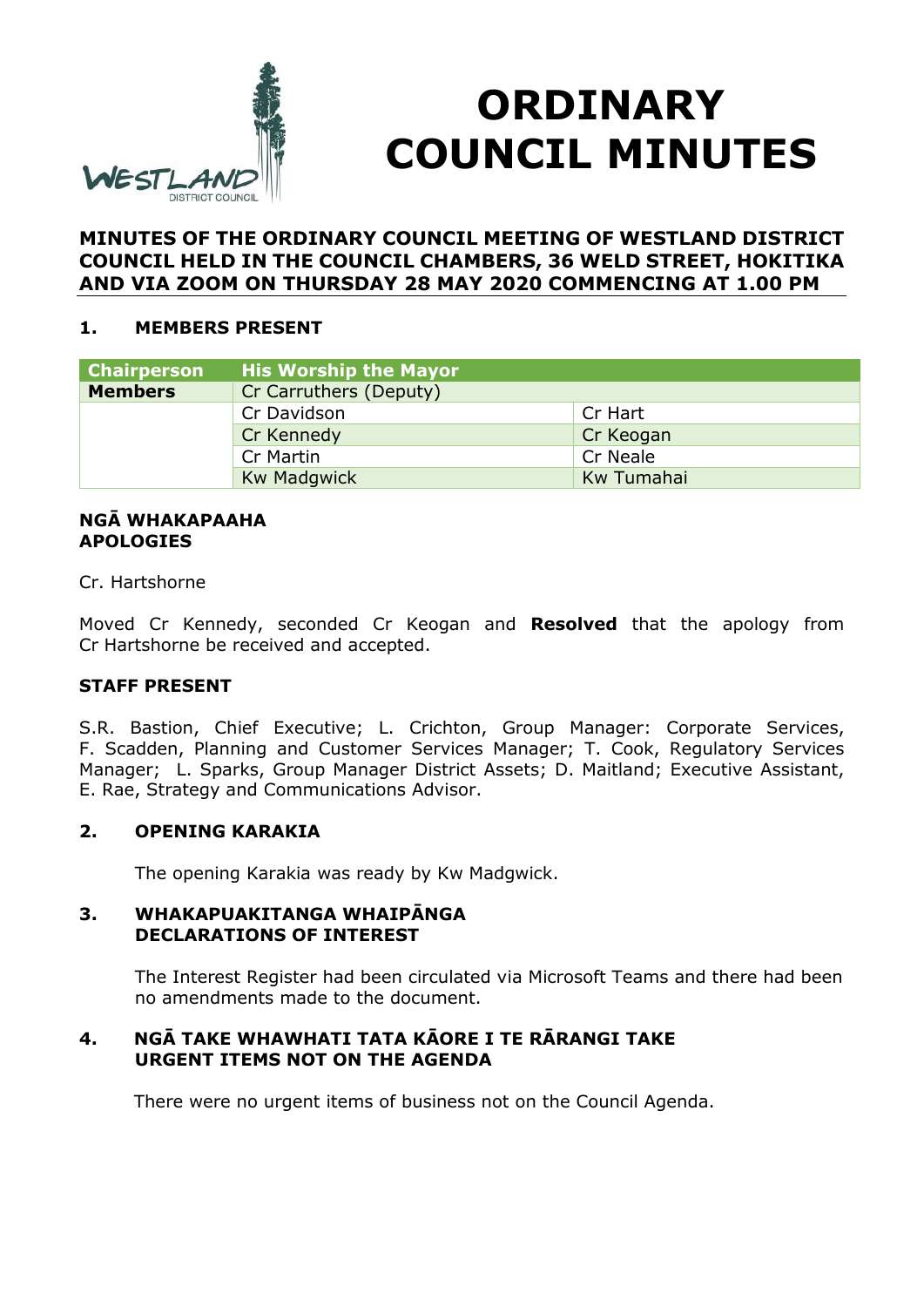#### **5. NGĀ MENETI O TE HUI KAUNIHERA MINUTES OF MEETINGS**

#### **4 May 2020 – Extraordinary Council Meeting**

The Minutes of the 4 May 2020 Extraordinary Council Meeting had been circulated to the Mayor and Councillors separately via Microsoft Teams.

Moved Cr Hart, seconded Cr Keogan and **Resolved** that the Minutes of the Extraordinary Meeting of Council held on the 4 May 2020 be confirmed as a true and correct record of the meeting.

# **23 April 2020 – Ordinary Council Meeting**

Moved Deputy Mayor Carruthers, seconded Cr Martin and **Resolved** that the Minutes of the 23 April 2020 Ordinary Council Meeting be confirmed as a true and correct record of the meeting.

# **6. ACTION LIST**

The Chief Executive spoke to the Action List and provided the following updates:

- Kaniere School Student cycleway trail there is a solution in terms of the road crossing for Kaniere Road which is currently going through pricing. The item also includes some upgrades to footpaths.
- Speed Limits this process will commence in the next few months. A consultation document is being worked on. There is a list of roads identified with regard to speed limit changes and this list will be circulated to Councillors for input, before it goes to public consultation.
- Transfer of Pensioner Housing to Destination Westland (DW) a proposal was put to the DW Board from a consultant regarding a scope of works. The DW Board is seeking further consultation in terms of potential other parties to do the work.
- Manatu Whakaaetanga Partnership Agreement both parties have signed the document.
- Cass Square work is ongoing. The intention of the work is to lead into the Long Term Plan Consultation process. The medium for updating Council will be via the Parks and Reserves Subcommittee.
- Civil Defence Sale and purchase agreement conditions have been met. This process has now been completed and will enable funds to be utilised from the Reserve Fund.
- Carnegie Building Project this item is on hold pending the outcome of the funding applications.
- Fox Landfill discussions ongoing with Golders in terms of the final outcome of the report and this is still live and in draft form.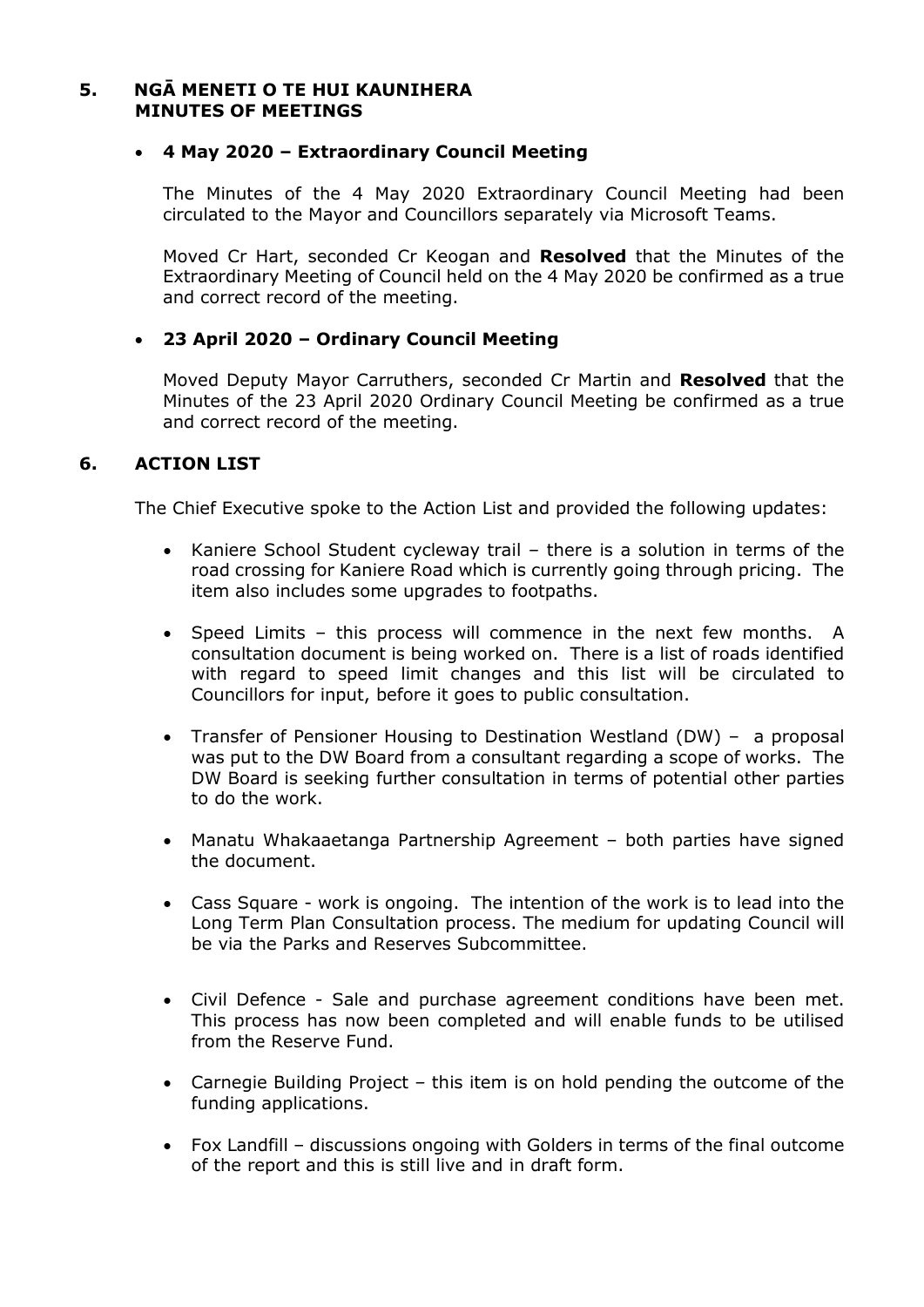- Marks Road, sale of land to FENZ FENZ have identified another parcel of land for Haast that does not require Marks Road Reserve land. This item can be removed from the Action List.
- Iwi representation around the Council Table a reply has been received from Department of Internal Affairs. No further action completed on this to date.

His Worship the Mayor noted the signing of the Manatu Whakaaetanga Partnership Agreement.

Kw Madgwick advised the importance of the Manatu Whakaaetanga Partnership Agreement signing and recorded the appreciation for the opportunity to sit at the Council table and Poutini Ngāi Tahu are an important entity in the Westland economy.

His Worship the Mayor advised that Sergeant Russell Glue from the Hokitika Police had asked that the speed limit at North Town Belt to the Glow Worm Dell be revisited and asked the Chief Executive to follow up on that item. The Chief Executive advised that his item has been raised with NZTA who will be presenting to the 25 June 2020 Council meeting.

Moved Cr Keogan, seconded Deputy Mayor Carruthers and **Resolved** that the updated Action List be received and the Marks Road Reserve item be removed from the listing.

#### **7. PŪRONGO KAIMAHI STAFF REPORTS**

# **Chief Executive's Quarterly Report**

The Chief Executive spoke to this item. The purpose of the report is to provide an update on the positive aspects that are happening in the Westland District, and provide an update on any matters of significance and priority.

Cr Kennedy asked that the Chief Executive provide a list of Local Government Official Information and Meeting Act requests that are over the 20 day processing period.

Moved Cr Neale, seconded Deputy Mayor Carruthers and **Resolved** that the Quarterly Report from the Chief Executive dated the 28 May 2020 be received.

# **Financial Report April 2020**

The Group Manager: Corporate Services spoke to this item. The purpose of the report is to provide an indication of Council's financial performance for 10 months to 30 April 2020.

Moved Cr Davidson, seconded Cr Hart and **Resolved** that Council receive the Financial Performance Report to the 30 April 2020.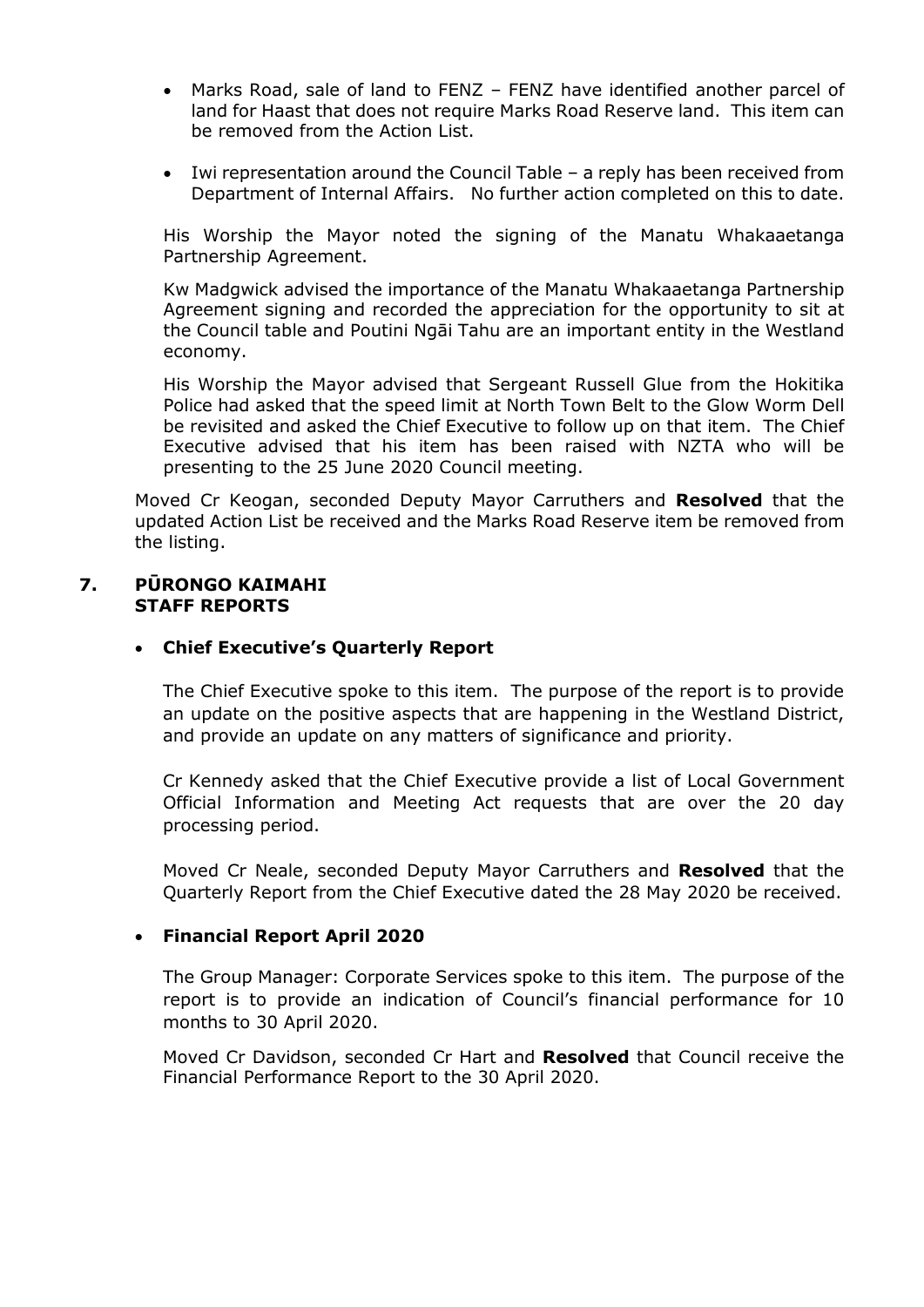#### **Request to become a Guarantor Council with Local Government Funding Agency**

The Group Manager: Corporate Services spoke to this item. The purpose of the report is to resolve that Westland District Council (WDC) become a guarantor Council with the Local Government Funding Agency (LGFA).

Moved Cr Hart, seconded Cr Neale and **Resolved** that Council request staff to start the process to apply to become a guarantor Council with the Local Government Funding Agency.

# **Marks Road Reserve Fund**

The Chief Executive spoke to this item. The purpose of the report is to advise that the Haast Community, through the Haast Promotions Group, would like to utilise funds from the Marks Road Reserve Fund.

Moved Cr Kennedy, seconded Deputy Mayor Carruthers and **Resolved** that funds be released from Council's Marks Road Reserve Fund (\$22,608.14) for the completion of the Dennis Road Track Project in the Haast Community.

#### **Long Term Plan 2021 – 2031 Environmental Scan**

The Strategy and Communications Advisor spoke to this item. The purpose of the report is to provide Council with the Long Term Plan 2021-31 Environmental Scan.

Moved Cr Martin, seconded Cr Kennedy and **Resolved** that Council receive the content of the Environmental Scan, and instruct staff to make the final summary document available on Council's Website and also via Westland Matters Newsletter.

# **Community Outcomes Engagement**

The Strategy and Communications Advisor spoke to this item. The purpose of the report is to inform Council of the results of the Community Outcomes engagement and adopt the preferred outcomes and strategy to be included in the 2021–31 Long Term Plan.

Moved Cr Keogan, seconded Cr Martin and **Resolved** that:

- A) Council receives the report and Appendices.
- B) Council adopts the Community Outcomes and related strategies outlined in Appendix 2 of the Agenda.
- C) Council directs staff to refer to these Community Outcomes and associated strategies when developing the Long Term Plan 2021–31 and include them within the plan.
- D) Council makes publicly available on Westland District Council's website the results of the community engagement exercise.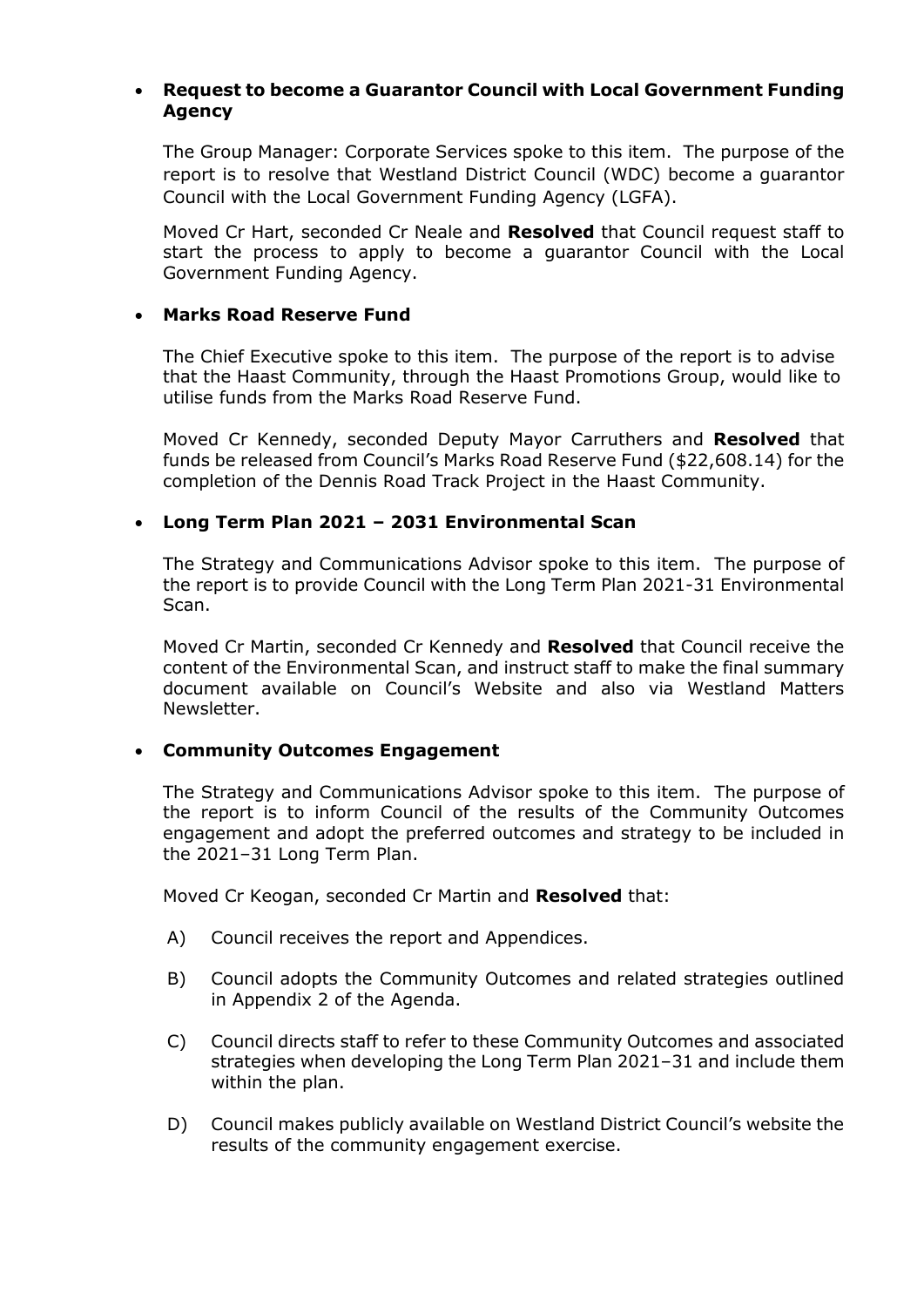# **8. KA MATATAPU TE WHAKATAUNGA I TE TŪMATANUI RESOLUTION TO GO INTO PUBLIC EXCLUDED**

(to consider and adopt confidential items)

 Moved Cr Neale, seconded Cr Davidson and **Resolved** that Council confirm that the public were excluded from the meeting in accordance with Section 48, Local Government Official Information and Meetings Act 1987 at 1.30 pm.

The general subject of the matters to be considered while the public are excluded, the reason for passing this resolution in relation to each matter and the specific grounds under Section 48(1) of the Local Government Official Information and Meetings Act 1987 for the passing of the resolution are as follows:

| <b>Item</b><br>No. | <b>General subject</b><br>of each matter<br>to be considered | for <b>s</b><br><b>Reason</b><br>passing<br><b>this</b><br>resolution<br>in.<br>relation to each<br>matter | Ground(s) under<br><b>Section</b><br>48(1) for the passing of this<br>resolution                                                                                                                                                          |
|--------------------|--------------------------------------------------------------|------------------------------------------------------------------------------------------------------------|-------------------------------------------------------------------------------------------------------------------------------------------------------------------------------------------------------------------------------------------|
| 1.                 | Confidential<br>Minutes - 23 April<br>2020                   | Good reasons to<br>withhold<br>exist<br>under Section 7                                                    | That the public conduct of the<br>relevant part of the proceedings<br>of the meeting would be likely to<br>disclosure<br>the<br>result<br>in l<br>οf<br>information for which good reason<br>or withholding exists.<br>Section $48(1)(a)$ |
| 2.                 | Westland<br><b>Holdings Limited</b><br>Report                | Good reasons to<br>withhold<br>exist<br>under Section 7                                                    | That the public conduct of the<br>relevant part of the proceedings<br>of the meeting would be likely to<br>disclosure<br>in.<br>the<br>result<br>οf<br>information for which good reason<br>or withholding exists.<br>Section $48(1)(a)$  |

This resolution is made in reliance on sections 48(1)(a) and (d) of the Local Government Official Information and Meetings Act 1987 and the particular interests or interests protected by section 7 of that Act, which would be prejudiced by the holding of the relevant part of the proceedings of the meeting in public are as follows:

| <b>Item</b><br>No. | <b>Interest</b>                                                                                                                                                                                                                                                                         |  |
|--------------------|-----------------------------------------------------------------------------------------------------------------------------------------------------------------------------------------------------------------------------------------------------------------------------------------|--|
| 1,2                | Protect the privacy of natural persons, including that of deceased natural<br>persons (Section $7(2)(a)$ )                                                                                                                                                                              |  |
| 1,2                | Enable any local authority holding the information to carry on, without<br>prejudice or disadvantage, negotiations (including commercial and<br>industrial negotiations) (Schedule 7(2)(i))                                                                                             |  |
| 1,2                | Protect information where the making available of the information:<br>would disclose a trade secret; and<br>(i)<br>(ii) would be likely unreasonably to prejudice the commercial position of<br>the person who supplied or who is the subject of the information<br>(Schedule 7(2)(b)). |  |